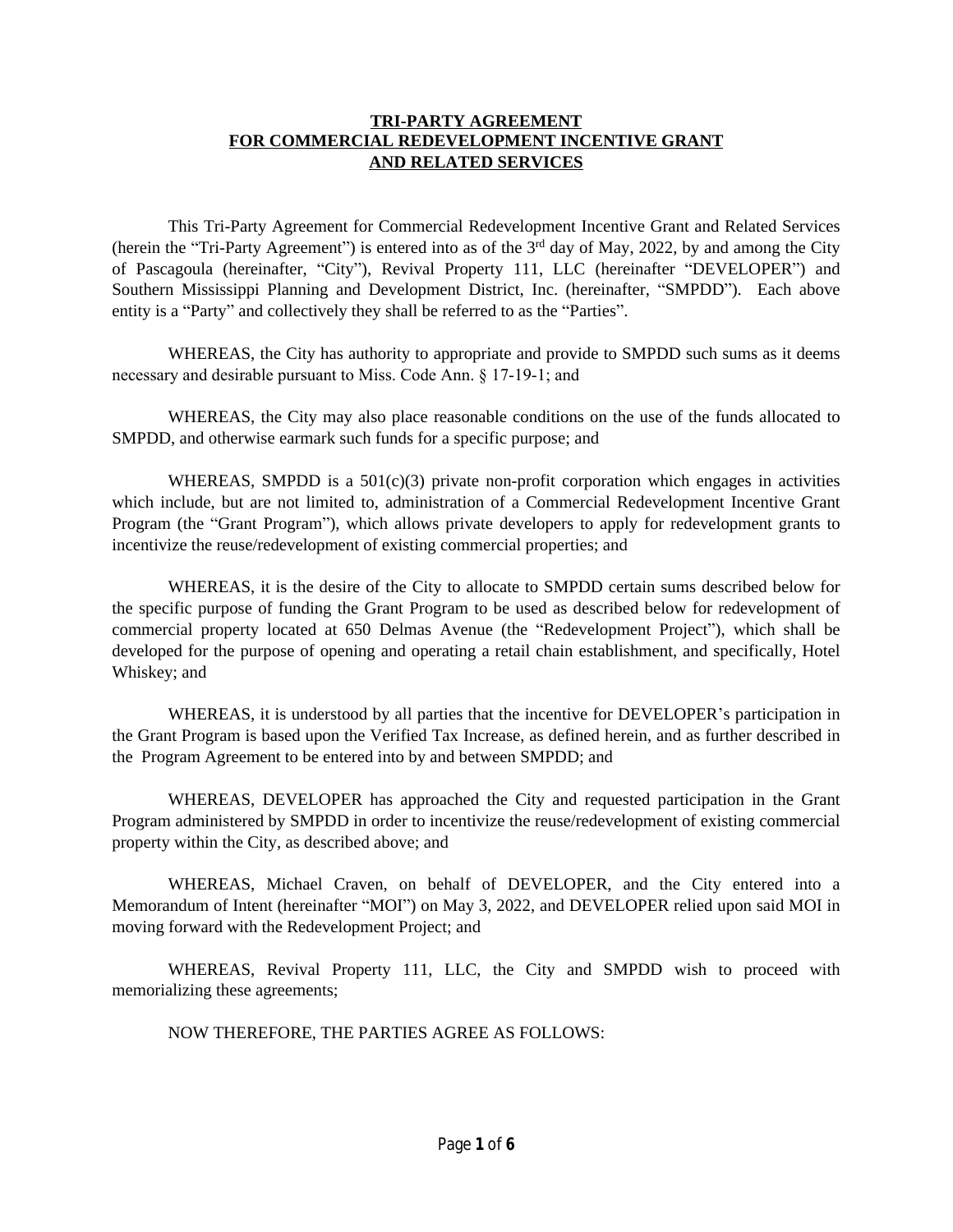## I. DEVELOPER REPRESENTATIONS AND RESPONSIBILITIES

- 1. DEVELOPER represents that it owns or will purchase the Redevelopment Project, and that it has or will secure a lease of the Redevelopment Project with Hotel Whiskey's LLC if given, as lessee ("COMMERCIAL ENTITY"), for the purpose of operating a Hotel Whiskey retail chain establishment ("COMMERCIAL ENTITY") upon the Redevelopment Project.
- 2. Upon the execution of this Tri-Party Agreement, DEVELOPER will immediately complete a grant application with SMPDD which shall include, but is not limited to, estimated costs, projected tax increase, and development time frame, in order to take part in the Grant Program.
- 3. Upon approval of the grant application, DEVELOPER will enter into a Program Agreement with SMPDD governing the distribution of funds under the Grant Program.
- 4. DEVELOPER will redevelop the Redevelopment Project and will document all costs incurred by it in said redevelopment for the purpose of leasing the property to Hotel Whiskey for the further purpose of opening and operating COMMERCIAL ENTITY.
- 5. DEVELOPER acknowledges and agrees that within 90 days of the grant of a certificate of occupancy for the Redevelopment Project, documentation of project costs will be provided to the City and SMPDD, to the City's and SMPDD's satisfaction. "Project Costs" shall be defined as any expenditure related to the reuse and redevelopment of the Redevelopment Project, including the purchase price of the real property related to the Redevelopment Project (but excluding associated acquisition costs, including, but not limited to, attorney's fees, title abstract fees, title insurance, hazard insurance, attorney's fees, prorated taxes, appraisal costs, and financing-related costs), and cost of materials directly related to the reuse and redevelopment (but excluding expenditures for furniture, fixtures and equipment, inventory of merchandise to be sold by COMMERCIAL ENTITY, general maintenance, and work that does not improve the appearance or functionality of the Redevelopment Project).
- 6. DEVELOPER acknowledges that it is eligible to participate in the Grant Program administered by SMPDD. Under the Grant Program, commencing twelve (12) months after the certificate of occupancy is issued, and once per year for a period of up to fifteen (15) consecutive years, DEVELOPER is eligible to receive an amount equal to agreed upon 100% of the City's portion of the verified increase in sales tax collected by the City and directly attributable to sales made by COMMERCIAL ENTITY (the "Verified Tax Increase") for the first five years (years 1-5). DEVELOPER is eligible to receive an amount equal to agreed upon 80% of the City's portion of the verified increase in sales tax collected by the City and directly attributable to sales made by COMMERCIAL ENTITY (the "Verified Tax Increase") for the next five years (years 5-10). DEVELOPER is eligible to receive an amount equal to agreed upon 50% of the City's portion of the verified increase in sales tax collected by the City and directly attributable to sales made by COMMERCIAL ENTITY (the "Verified Tax Increase") for the last five years (years 11-15). The agreed upon percentages of the Verified Tax Increase attributable to sales by COMMERICAL ENTITY shall be referred to herein as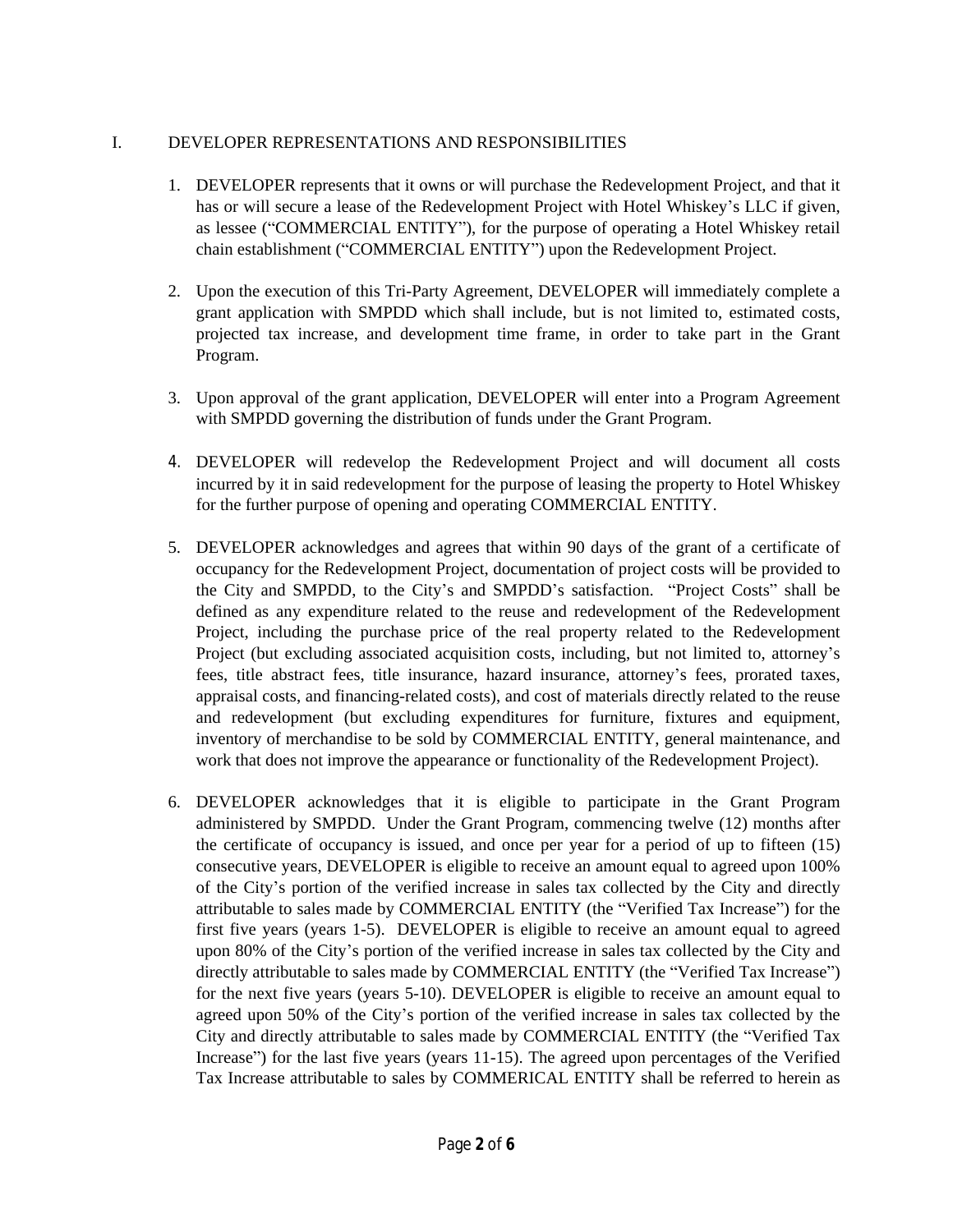the "Grant Award." Under no circumstances will the total Grant Award exceed one-third (1/3) of DEVELOPER's total substantiated Project Costs (the "Grant Cap").

- 7. DEVELOPER acknowledges that SMPDD shall be entitled to an administration fee of 10% of every Grant Award (the "Administrative Fee"), as more fully detailed in the Program Agreement, which will be deducted from all Grant Awards prior to SMPDD paying the balance thereof to DEVELOPER.
- 8. DEVELOPER acknowledges that upon acceptance of its completed Grant Program application, and execution of this Tri-Party Agreement and the Program Agreement, Grant Awards will not begin until twelve (12) months after the certificate of occupancy is issued to DEVELOPER for the Redevelopment Project, and the Verified Tax Increase is reviewed and accepted by both the City and SMPDD. It shall be DEVELOPER's responsibility to provide documented proof of the Verified Tax Increase to the City and SMPDD to the satisfaction of each entity.
- 9. DEVELOPER acknowledges that its lease agreement with COMMERCIAL ENTITY requires Hotel Whiskey, as lessee, to provide the Verified Tax Increase information and supporting documentation to DEVELOPER, the City and SMPDD on an annual basis. This shall include, but is not limited to, the total Mississippi sales taxes paid by COMMERCIAL ENTITY. The parties acknowledge that this information provided by COMMERCIAL ENTITY is third party proprietary information and will not be further released by any Party to this Tri-Party Agreement, unless required by law.

## II. CITY REPRESENTATIONS AND RESPONSIBILITIES:

- 1. City agrees that upon DEVELOPER's compliance with the above obligations, and as consideration therefore, it will provide to SMPDD, as administrator of the Grant Program and on DEVELOPER's behalf, the Grant Award. SMPDD shall be compensated by way of the Administrative Fee. The Administrative Fee shall be deducted from the Grant Award prior to submission of payment to DEVELOPER.
- 2. For DEVELOPER's successful participation in the Grant Program, the City agrees to provide the Grant Award to SMPDD for a period of fifteen (15) consecutive years, or until the Grant Cap is reached, whichever occurs first, unless sooner terminated in accordance with Paragraphs 4 or 5 of this Section II.
- 3. The City will execute and deliver to SMPDD any other documentation consistent with this Tri-Party Agreement necessary to carry out the terms hereof.
- 4. Should the Redevelopment Project as defined herein cease to exist, or in the event Hotel Whiskey terminates its lease and/or its operations at 650 Delmas Avenue, this Tri-Party Agreement will automatically terminate and the responsibilities of the City and SMPDD, as identified herein, shall terminate effective immediately as of the date of termination of operations of COMMERCIAL ENTITY or cessation of the Redevelopment Project, whichever date first occurs.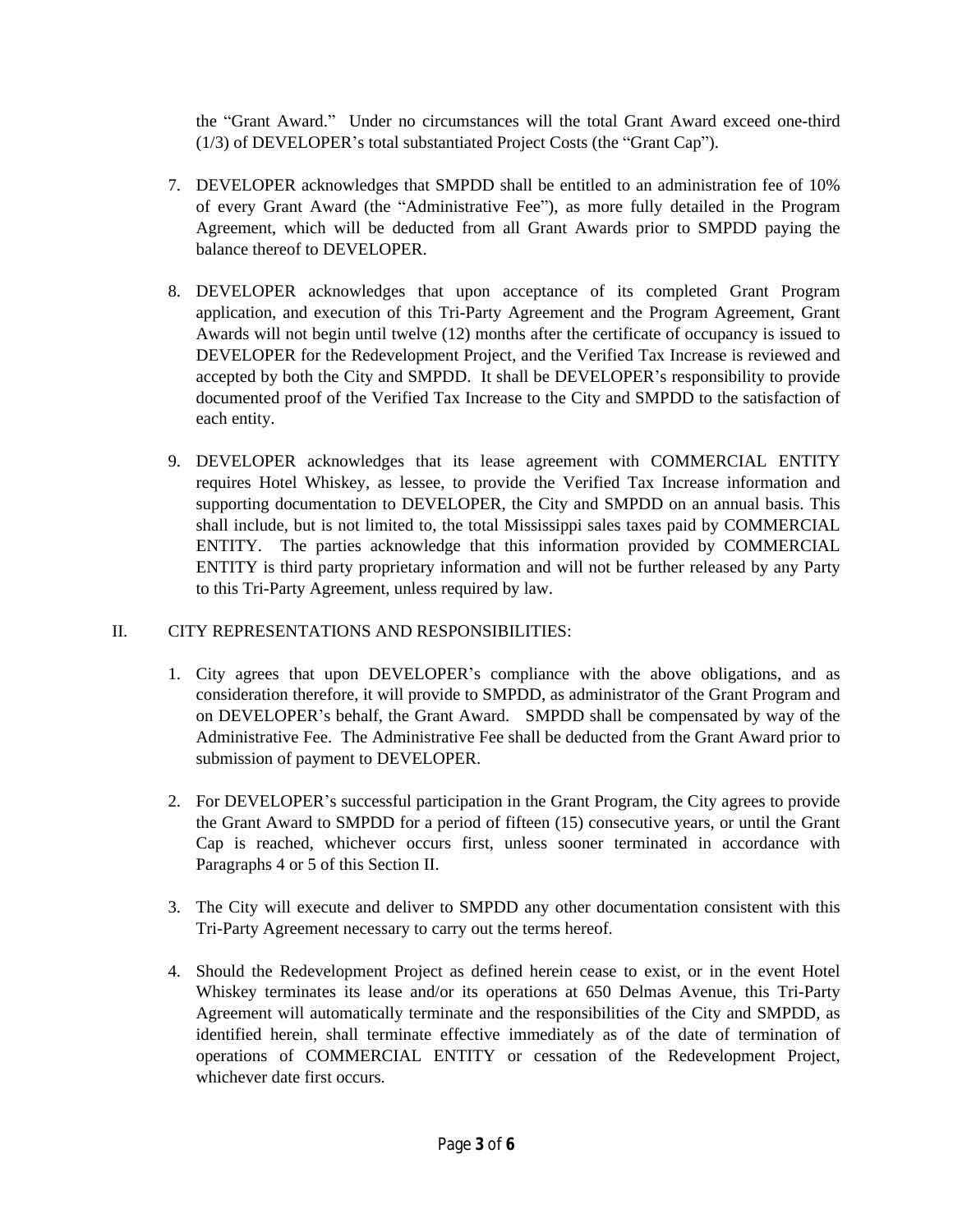5. The City is agreeing to contribute the Grant Award as calculated by the Verified Tax Increase in sales tax resulting from only this Redevelopment Project, and specifically excludes an increase in sales tax resulting from any further expansion, or additional redevelopment in the future. If at any time the Redevelopment Project is conveyed, transferred or assigned to any other entity by DEVELOPER, whether by specific act or operation of law, or is leased by any entity other than COMMERCIAL ENTITY, the City's obligations under this Tri-Party Agreement shall automatically terminate.

# III. SMPDD REPRESENTATIONS AND RESPONSIBILITIES

- 1. Upon execution of this Tri-Party Agreement, SMPDD will provide an application to DEVELOPER for participation in SMPDD's Grant Program.
- 2. Upon reaching terms satisfactory to SMPDD and DEVELOPER, SMPDD will enter a Program Agreement with DEVELOPER governing the distribution of funds under the Grant Program.
- 3. The Grant Program and Program Agreement will allow for and detail the mechanism for distribution of the Grant Award to DEVELOPER pertaining to the Redevelopment Project.
- 4. The Program Agreement between SMPDD and DEVELOPER will define the Administrative Fee to be charged by SMPDD and paid from the Grant Award provided by the City; however, no additional funds from the City shall be obligated beyond those identified above.
- 5. SMPDD will administer the Grant Program to ensure that DEVELOPER meets all requirements and obligations identified herein and in the Program Agreement prior to distribution of any Grant Award.
- 6. SMPDD's administration of the Grant Program includes receipt of the Grant Award from the City, determining (in conjunction with the City) the appropriate amount of funds due to DEVELOPER, if any, and disbursing the Grant Award, less the Administrative Fee, to DEVELOPER in accordance with this Tri-Party Agreement and the Program Agreement.
- 7. Upon SMPDD's annual receipt of the Grant Award, SMPDD shall prepare a report to DEVELOPER and the City (the "Annual Report") which will include, but is not limited to: (a) the Verified Tax Increase for the year; (b) the amount of the Grant Award for the year; (c) the amount of the Administrative Fee to be deducted from that year's Grant Award and retained by SMPDD; and (d) the amount of eligible awards remaining on the Grant Cap after each annual Grant Award.

## IV. GENERAL TDEVELOPERS

1. All notices, requests, demands, and other communications which may or are required to be delivered hereunder will be in writing and will be delivered by messenger, by a nationally-recognized overnight mail delivery service or by certified mail, return receipt requested, to the following: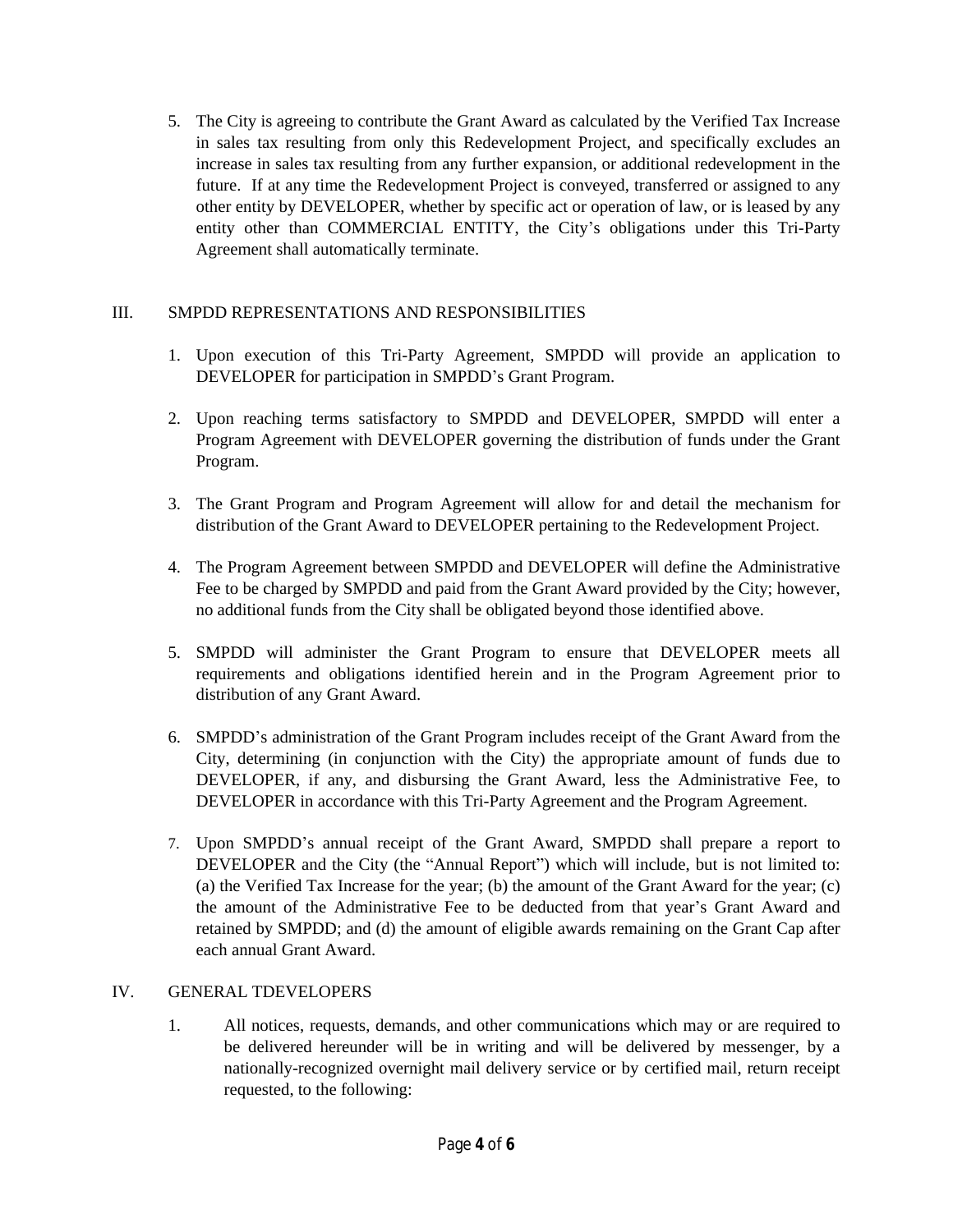Michael Silverman, City Manager City of Pascagoula 603 Watts Avenue Pascagoula, MS 39568

Revival Property 111, LLC 305 Decatur Street #102 New Orleans, LA 70130

Southern Mississippi Planning and Development District, Inc. Attn: Leonard Bentz, Executive Director 10441 Corporate Dr., Suite 1 Gulfport, MS 39503

2. The modification or amendment of this Tri-Party Agreement, or any of the provisions herein, will not become effective unless executed in writing by all Parties.

3. Except for disclosure to legal counsel, accountant or financial advisors, no Party to this Tri-Party Agreement shall disclose the terms hereof to any person who is not a Party or signatory hereto, unless disclosure thereof is required by law or otherwise authorized by this Tri-Party Agreement or consented to by all Parties in writing. Unauthorized disclosure of the terms of this Tri-Party Agreement shall be a material breach hereof.

4. Nothing contained in this Agreement shall be construed as constituting any Parties as principal and agent, partners or joint venturors.

5. If any provision of this Tri-Party Agreement is held to be invalid or unenforceable for any reason, the remaining provisions will continue to be valid and enforceable. If a court finds that any provision herein is invalid or unenforceable, but that by limiting such provision it would become valid and enforceable, then such provision will be deemed to be written, construed, and enforced as so limited.

6. This Tri-Party Agreement shall be construed in accordance with the laws of the State of Mississippi. Any and all disputes arising hereunder shall be tried in a court of competent jurisdiction in Jackson County, Mississippi. By execution hereof, each Party consents to jurisdiction in Jackson County, Mississippi, and waives any and all defenses or objections to jurisdiction or venue in Jackson County, Mississippi.

7. This Tri-Party Agreement may be executed in separate counterparts, each of which so executed and delivered shall constitute an original, but all such counterparts shall together constitute one and the same instrument. The Parties stipulate that a photocopy of an executed original shall be admissible in evidence for all purposes in any proceeding as between the Parties.

8. This Tri-Party Agreement has been jointly drafted by all Parties, and in the event of any ambiguity, such ambiguity shall not be construed against any drafting Party.